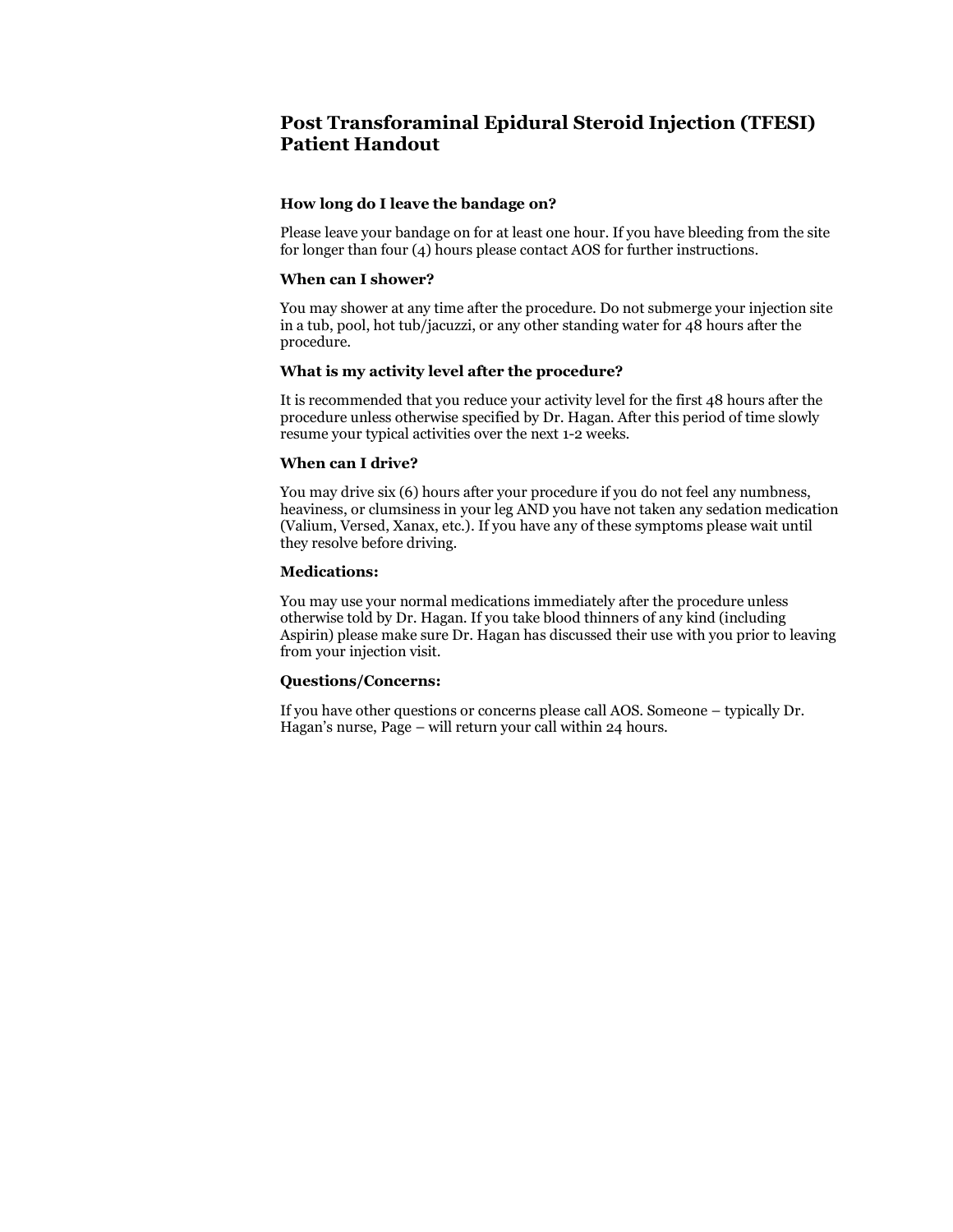# **Post Interlaminar Epidural Steroid Injection (ILESI) Patient Handout**

# **How long do I leave the bandage on?**

Please leave your bandage on for at least one hour. If you have bleeding from the site for longer than four (4) hours please contact AOS for further instructions.

## **When can I shower?**

You may shower at any time after the procedure. Do not submerge your injection site in a tub, pool, hot tub/jacuzzi, or any other standing water for 48 hours after the procedure.

## **What is my activity level after the procedure?**

It is recommended that you reduce your activity level for the first 48 hours after the procedure unless otherwise specified by Dr. Hagan. After this period of time slowly resume your typical activities over the next 1-2 weeks.

## **When can I drive?**

You may drive immediately after your procedure if you do not feel any numbness, heaviness, or clumsiness in your leg AND you have not taken any sedation medication (Valium, Versed, Xanax, etc.). If you have any of these symptoms please wait until they resolve before driving.

# **Medications:**

You may use your normal medications immediately after the procedure unless otherwise told by Dr. Hagan. If you take blood thinners of any kind (including Aspirin) please make sure Dr. Hagan has discussed their use with you prior to leaving from your injection visit.

# **Questions/Concerns:**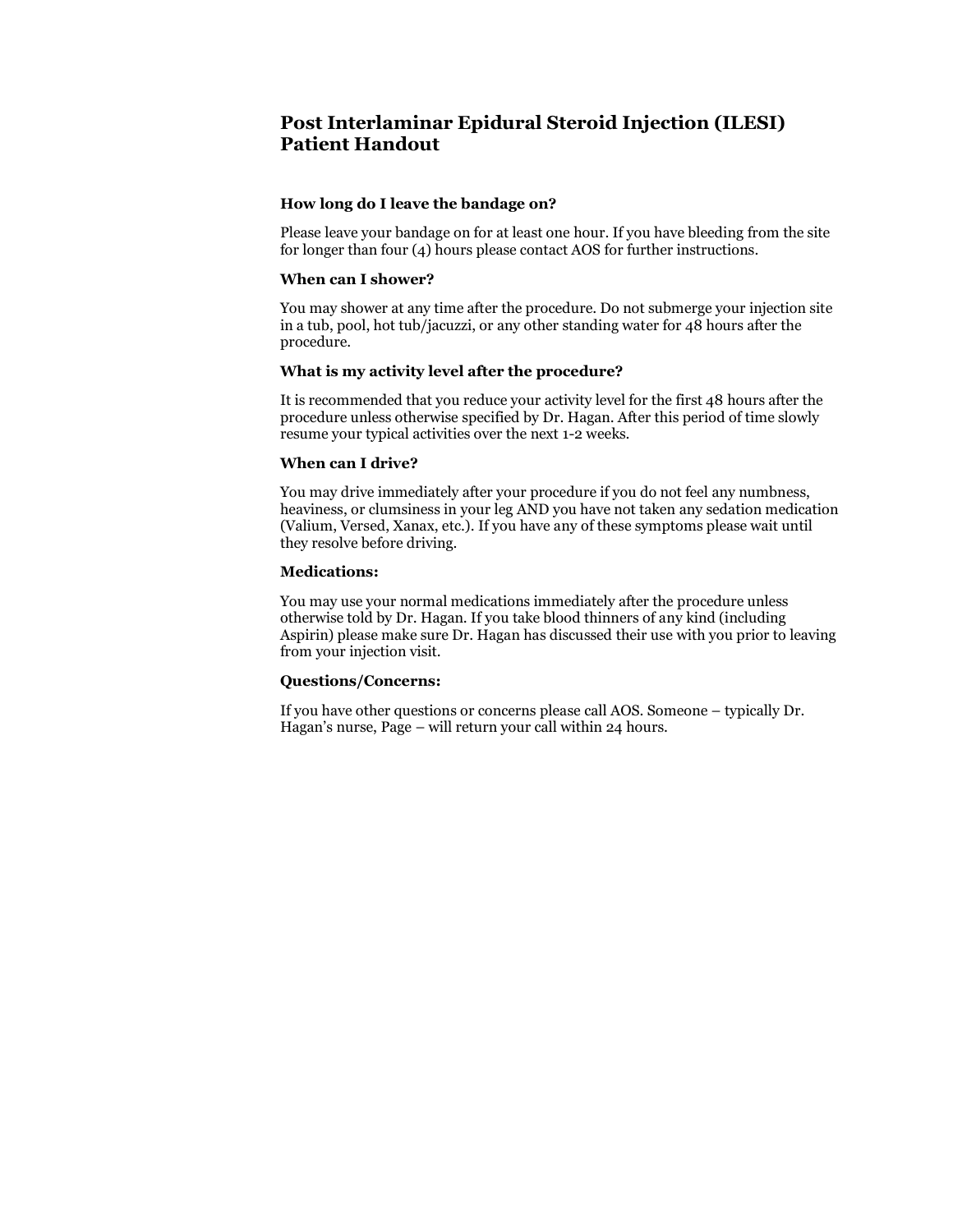# **Post Medial Branch Block Injection Patient Handout**

# **How long do I leave the bandage on?**

Please leave your bandage on for at least one hour. If you have bleeding from the site for longer than four (4) hours please contact AOS for further instructions.

# **When can I shower?**

You may shower at any time after the procedure. Do not submerge your injection site in a tub, pool, hot tub/jacuzzi, or any other standing water for 48 hours after the procedure.

# **What is my activity level after the procedure?**

Dr. Hagan wants you to resume normal activity as soon as possible after the procedure. It is also recommended that if a certain activity causes your pain that you perform that activity in order to determine how much pain relief the procedure gives you.

## **When can I drive?**

You may drive immediately after your procedure if you do not feel any numbness, heaviness, or clumsiness in your leg AND you have not taken any sedation medication (Valium, Versed, Xanax, etc.). If you have any of these symptoms please wait until they resolve before driving.

## **Medications:**

You may use your normal medications immediately after the procedure unless otherwise told by Dr. Hagan. If you take blood thinners of any kind (including Aspirin) please make sure Dr. Hagan has discussed their use with you prior to leaving from your injection visit.

# **Questions/Concerns:**